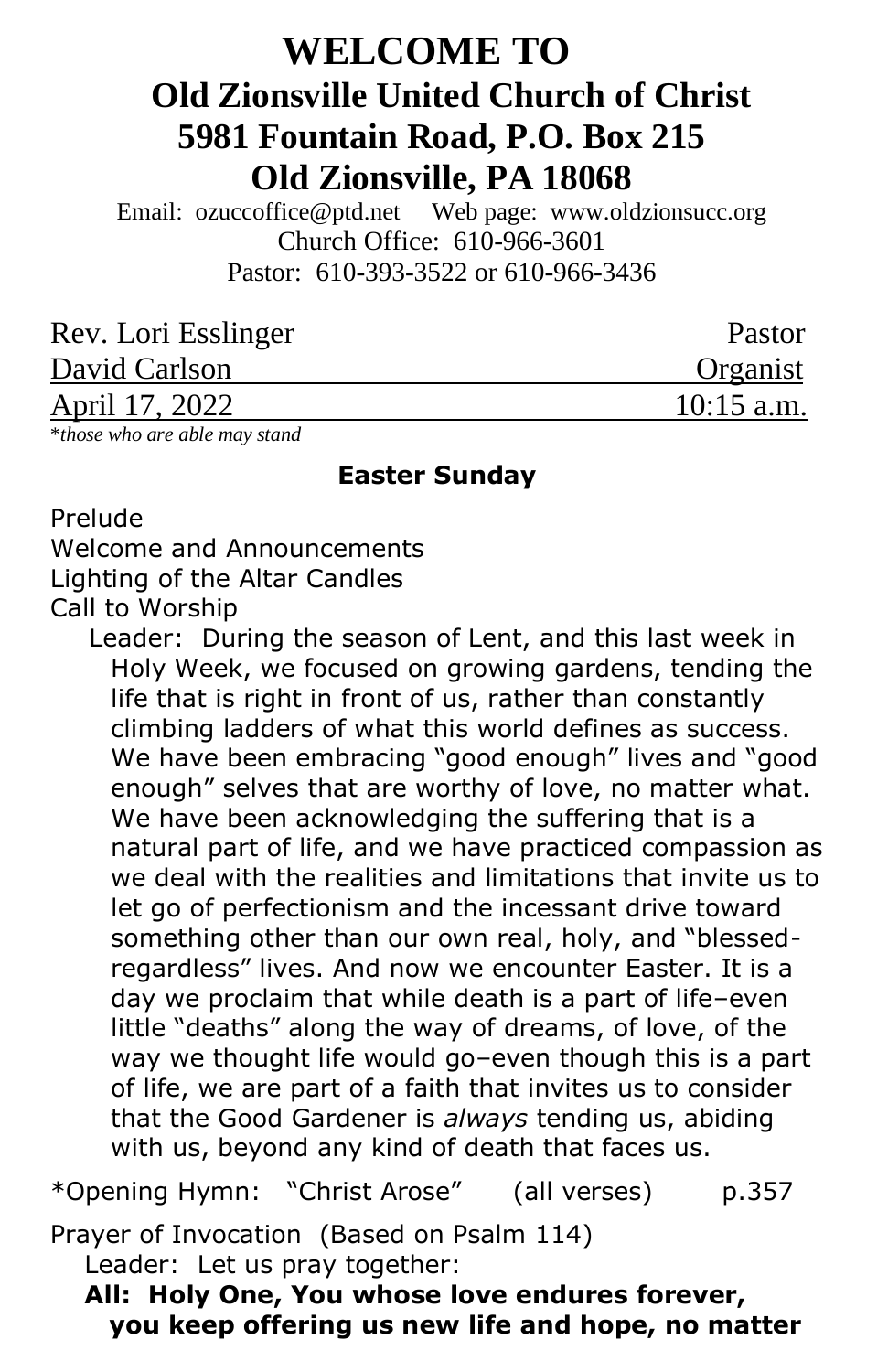**what. We praise you, for you are our strength and our salvation. We shall not die, but live, for you call us into the light–encouraging us to reach for the sun, unfurl our full colors, and know that we are held in the deep and rich soil of your garden–this is more than good enough for us! Amen.**

Prayer of Confession

 Leader: Easter is tricky when it comes to faith. We come for the happy ending–the "and then they lived happily ever after." The resurrection story proclaims hope over despair and life over death, yet we know that life continued, and continues for us, as a story of spiking heartbreak moments that are not forever fixed. The nature of being created for love is that we will always hunger for more, that there is never enough life and love to satisfy. And endings are often too soon. But perhaps a good enough faith is one that moves through the chronic nature of being incurably human with an eye for resurrection moments that assure us that this good enough life is worthy of our amazement. Imagine the new life that God has in store for you as you give your troubles, worries, and sorrow to the L*ord right now.*

Silent Reflection

Assurance of Pardon

 Leader: Hear this compassionate word from the prophet Isaiah: "I am about to create new heavens and a new earth; the former things shall not be remembered or come to mind. But be glad and rejoice forever in what I am creating; for I am about to create Jerusalem as a joy, and its people as a delight."

Know that already, God is offering us freedom from the fear of isolation and anguish at endings, inviting us to community and creativity for birthing new life– unexpected life, unending love.

And know, that despite our sometimes faltering steps, in the name of Jesus Christ, you are being forgiven, even now.

# **All: In the name of Jesus Christ, you are forgiven. Glory to God! Amen.**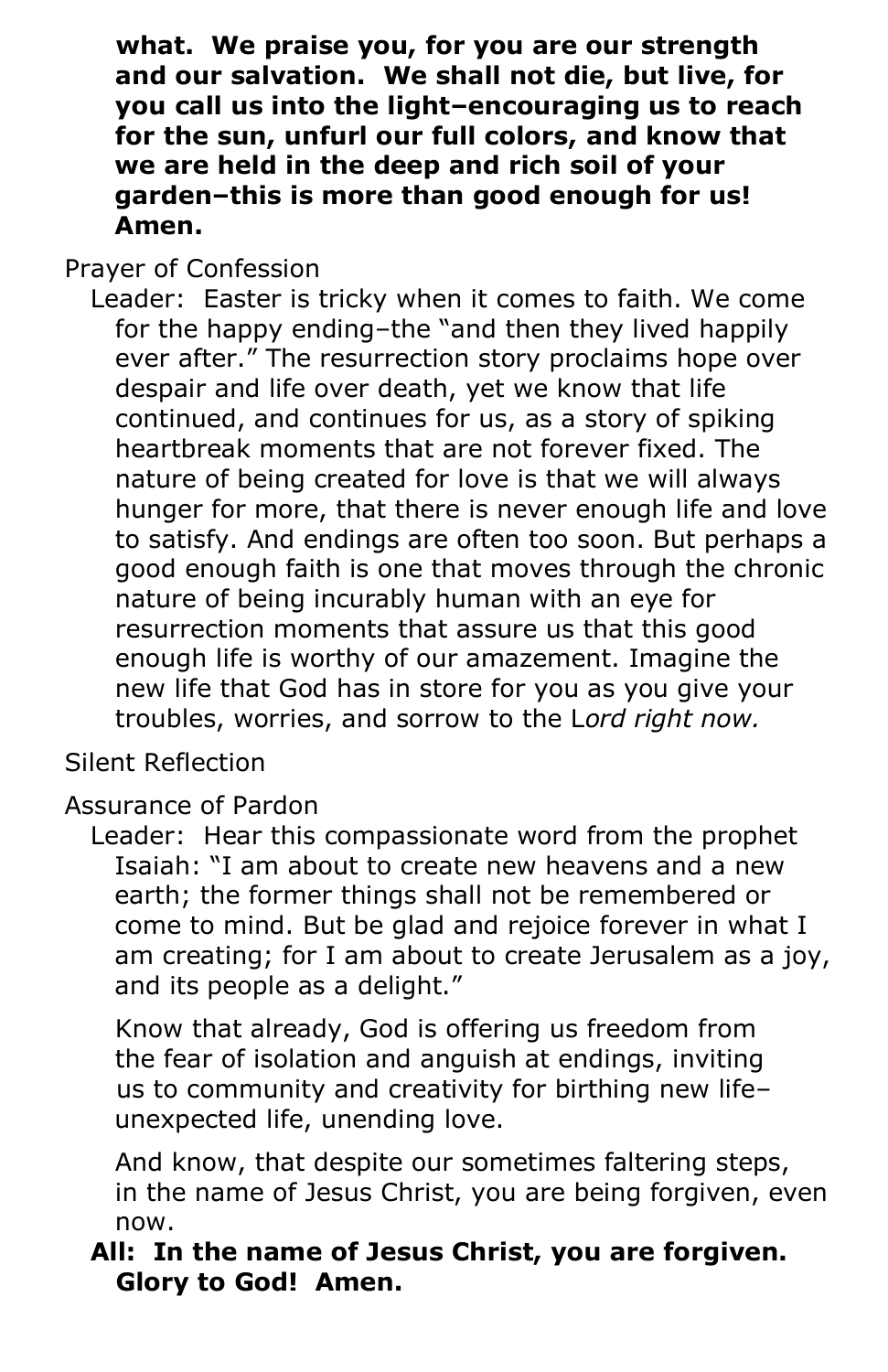#### Choir Anthem

Scripture Reading: John 20:1-18

**20** Early on the first day of the week, while it was still dark, Mary Magdalene came to the tomb and saw that the stone had been removed from the tomb. **2** So she ran and went to Simon Peter and the other disciple, the one whom Jesus loved, and said to them, "They have taken the Lord out of the tomb, and we do not know where they have laid him." **3** Then Peter and the other disciple set out and went toward the tomb. **4** The two were running together, but the other disciple outran Peter and reached the tomb first. **5** He bent down to look in and saw the linen wrappings lying there, but he did not go in. **6** Then Simon Peter came, following him, and went into the tomb. He saw the linen wrappings lying there, **7** and the cloth that had been on Jesus' head, not lying with the linen wrappings but rolled up in a place by itself. **8** Then the other disciple, who reached the tomb first, also went in, and he saw and believed; 9 for as yet they did not understand the scripture, that he must rise from the dead. **10** Then the disciples returned to their homes. **11** But Mary stood weeping outside the tomb. As she wept, she bent over to look into the tomb; **12** and she saw two angels in white, sitting where the body of Jesus had been lying, one at the head and the other at the feet. **13** They said to her, "Woman, why are you weeping?" She said to them, "They have taken away my Lord, and I do not know where they have laid him." **14** When she had said this, she turned around and saw Jesus standing there, but she did not know that it was Jesus. **15** Jesus said to her, "Woman, why are you weeping? Whom are you looking for?" Supposing him to be the gardener, she said to him, "Sir, if you have carried him away, tell me where you have laid him, and I will take him away." **16** Jesus said to her, "Mary!" She turned and said to him in Hebrew, "Rabbouni!" (which means Teacher). **17** Jesus said to her, "Do not hold on to me, because I have not yet ascended to the Father. But go to my brothers and say to them, 'I am ascending to my Father and your Father, to my God and your God." **18** Mary Magdalene went and announced to the disciples, "I have seen the Lord"; and she told them that he had said these things to her.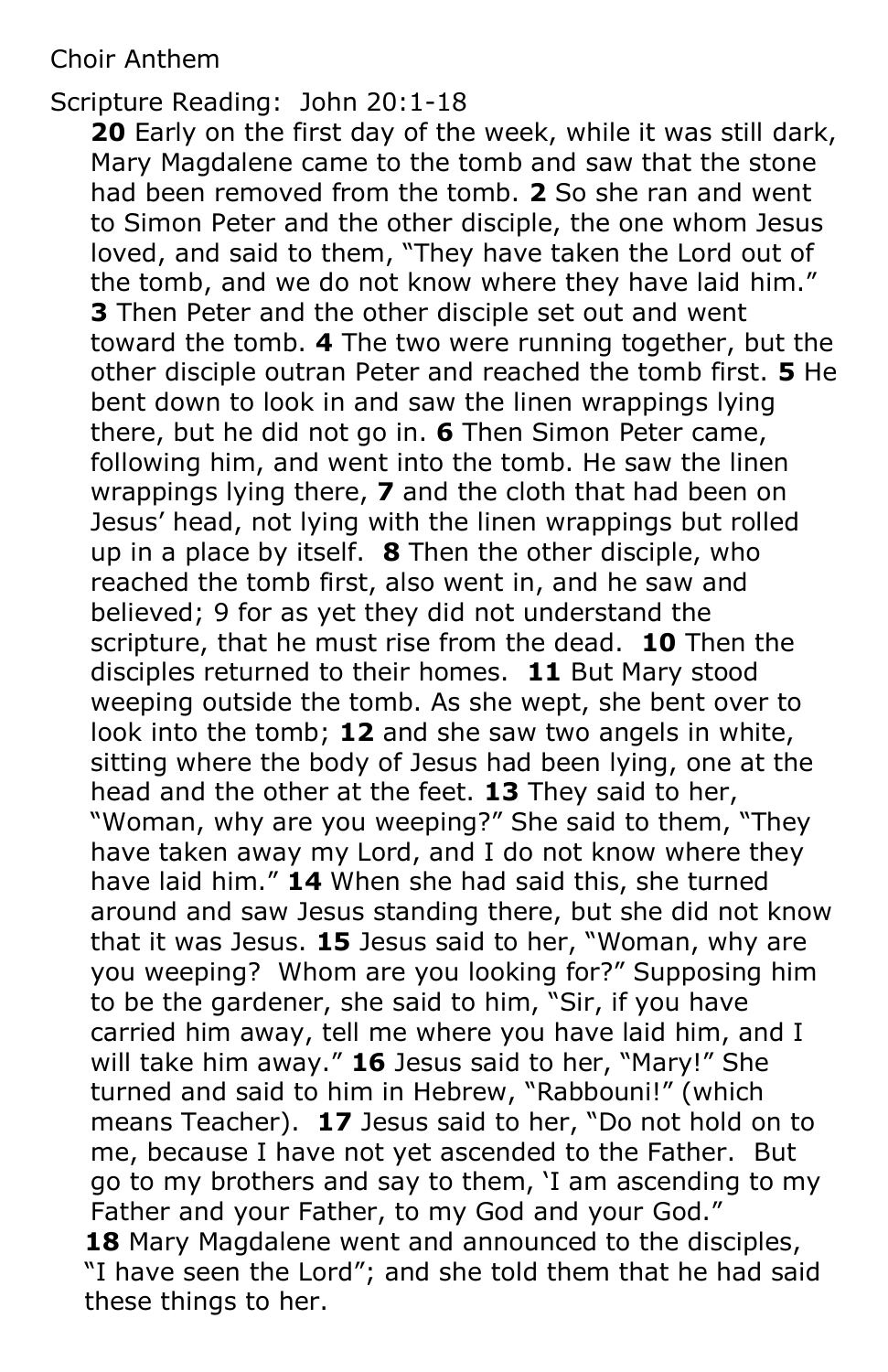# Message: "The Flowering Cross" Written by Beth Ryan and read by Miss Jill

\*Hymn: "Hymn of Promise" (all verses) see insert

Act of Letting Go

Leader: Our faith calls us to rekindle the fires of hope, and sometimes that means allowing some things to be transformed by a refining fire. We have focused this Lent on letting some things go: perfectionism being one, but also other things that rob us of the joy of living the reality of our lives, those things that pull us away from tending that which is the most important. I invite you to a ritual of letting go. In the lovely darkness of a womb and tomb, God held us close, created hope, taking time to fashion, craft, nurture, feed, and love us into liberation and new life. God imbued our stories with eternal light in the story of the resurrected Jesus. God has given us the light of day, the light of this world, and invites us to let this light shine forth as disciples of Jesus, aiding in the rekindling of the fire of the Spirit in all of creation.

The Service of Holy Communion

Leader: Christ looks upon each one with love and says,

 **People: "you are welcome at my table."**

- Leader: Christ looks upon each one with compassion and says,
- **People: "whatever troubles you, bring it here."**

Leader: Christ looks upon each one with grace and says,

- **People: "whatever you'd like to leave behind, do it here."**
- Leader: Will you come? Will you bring your troubles? Will you shed all that is unnecessary in your life? This is the place where you need not be perfect, you need not be sure of yourself or your faith, you need not feel whole and right with the world. Jesus invited many to his tables and in doing so, he assured them of their place in the illogical reign of love and grace. He just wanted them to be hungry for relationship–hungry to look across a table into another's eyes, to break open their lives, and lift a cup in the midst of the hard times and hear, "this is for all, and so this is for you, beloved." Leader: The Holy Living God be with you.

**People: And also with you.**

Leader: Lift up your hearts!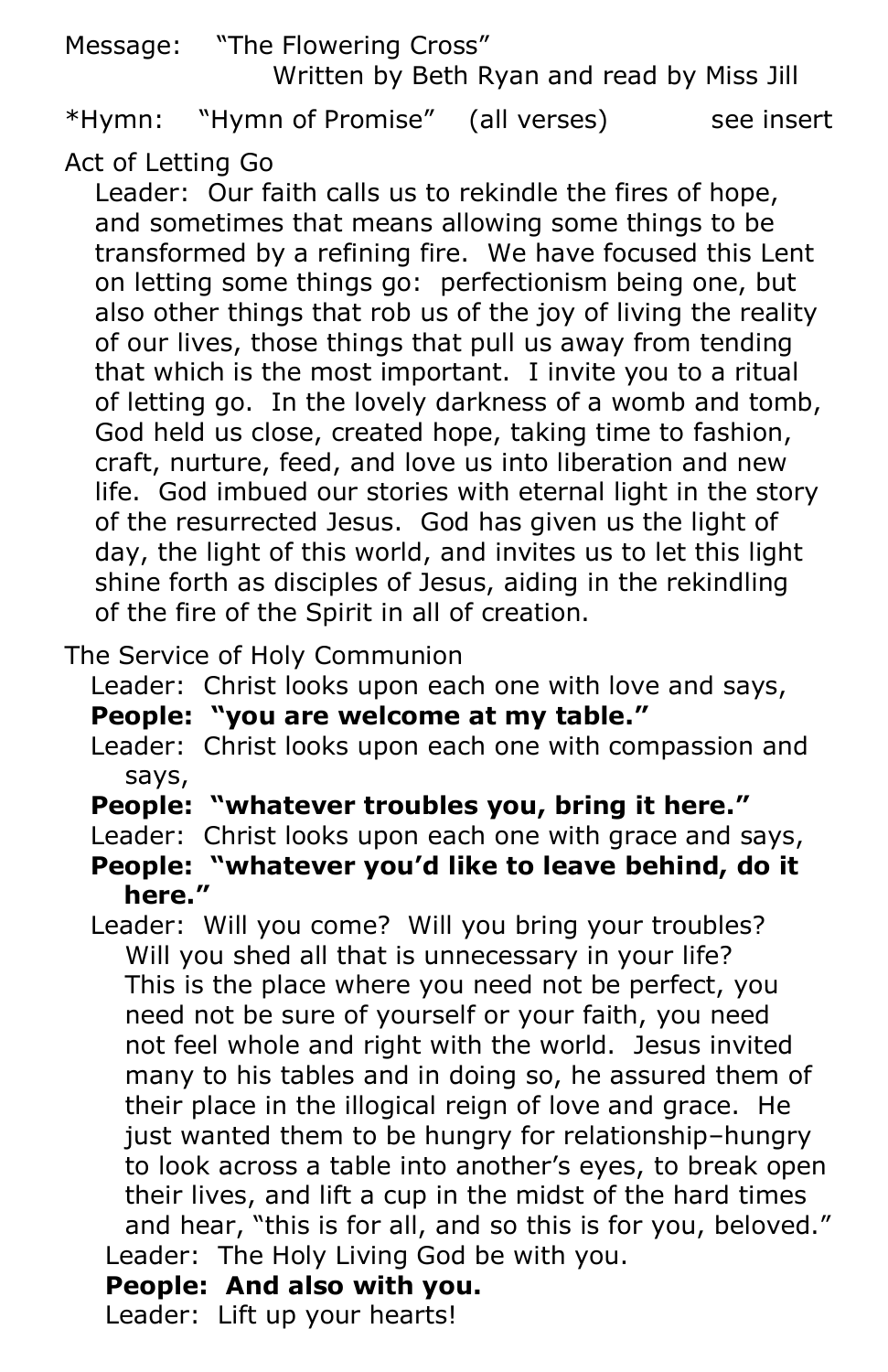## **People: We lift them up to the Lord!**

Leader: Let us give thanks to the Lord our God. **People: It is right to give our thanks and praise.**

 Leader: It is right, and a good and joyful thing, anytime and everywhere to give thanks to you. You created this world full of so much beauty and sorrow and called it Good. And called it Enough. Although we feel lost at times, you are ever present. We doubt, resist, turn away, and rage, insistent on our own power to pull us through, and yet sure that we are to blame, making life seem like a confusing paradox. But you are patient. You are here to meet us–reside with us in strange and alienating times, always faithful, always present in this Body *...*in this Body *...* And so, together we proclaim the praise-filled truth of your glory along with all the saints:

# **People: Holy, holy, God of Hosts! Heav'n and earth sing out your name! Blest are they who come today; and take their place.**

 Leader: Holy are you, and blessed is your Son Jesus Christ. He proclaimed freedom for the bound, justice for the oppressed, grace for the lost, love for the prodigal. Through the life and ministry of Jesus, we can imagine and live into a community where all who struggle are taken into loving arms and those who struggle to love are invited into greater compassion.

On the night in which he gave himself up for us, he took bread, gave thanks to you, broke the bread, gave it to his disciples, and said: "Take, eat; this is my body which is given for you. Do this in remembrance of me."

When the supper was over, he took the cup, gave thanks to you, gave it to his disciples, and said: "Drink from this, all of you; this is my blood of the new covenant, poured out for you and for many for the forgiveness of sins. Do this, as often as you drink it, in remembrance of me."

And so, We remember… We offer ourselves … We proclaim God's time…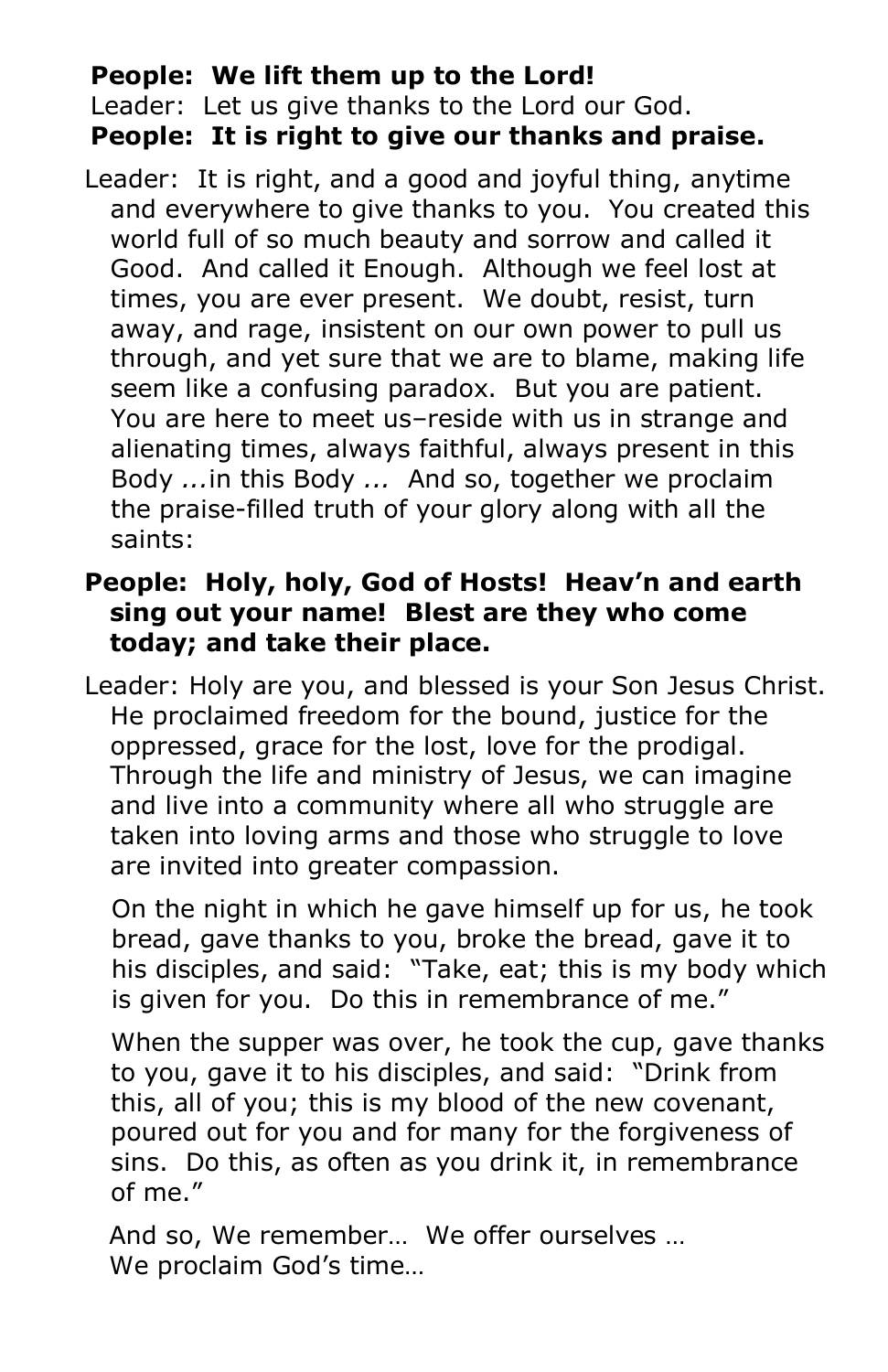## **People: Christ has died, yet Christ is ris'n; Christ will come once again! We remember and proclaim redeeming love.**

 Leader: Pour out your Holy Spirit on us gathered here, and on these gifts of bread and fruit of the vine. Make them be for us sustenance for our days, love for simple and ordinary lives, fuel for justice in this world. By your Spirit open us to each other. Open us to the world, making us one in you, through Christ, in the power of your amazing grace!

The Lord's Prayer (sung)

**Our Father, who art in heaven, Hallowed be thy Name. Thy kingdom come. Thy will be done, on earth as it is in heaven. Give us this day our daily bread. And forgive us our debts, as we forgive our debtors. And lead us not into temptation, but deliver us from evil. For thine is the kingdom, and the power, and the glory, for ever. Amen.**

Sharing the Communion

A Blessing for Who Are Being Planted

 (from Good Enough by Kate Bowler and Jessica Richie) Blessed are you who are buried. You who feel stuck in the depths of grief and despair or who sit in the pit of unknowing. You who are learning to trust the timing of a tender Gardener.

Blessed are you who are growing, you who burst with new life, fresh creativity. Who understand the pain that sometimes comes with stretching and changing, pruning and being cut back.

And blessed are you in your season of fruitfulness. You who are learning to abide in the vine, and who taste the sweetness of God's loving-kindness. The God who was there all along—planting, waiting, watering, pruning, delighting. The God who pays careful attention to God's garden.

*\**Closing Hymn: "Jesus Christ Is Risen Today" p.360 (all verses)

\*Benediction

 And now, may the God who loves all of creation, especially the gardens we call our lives, and Jesus, our companion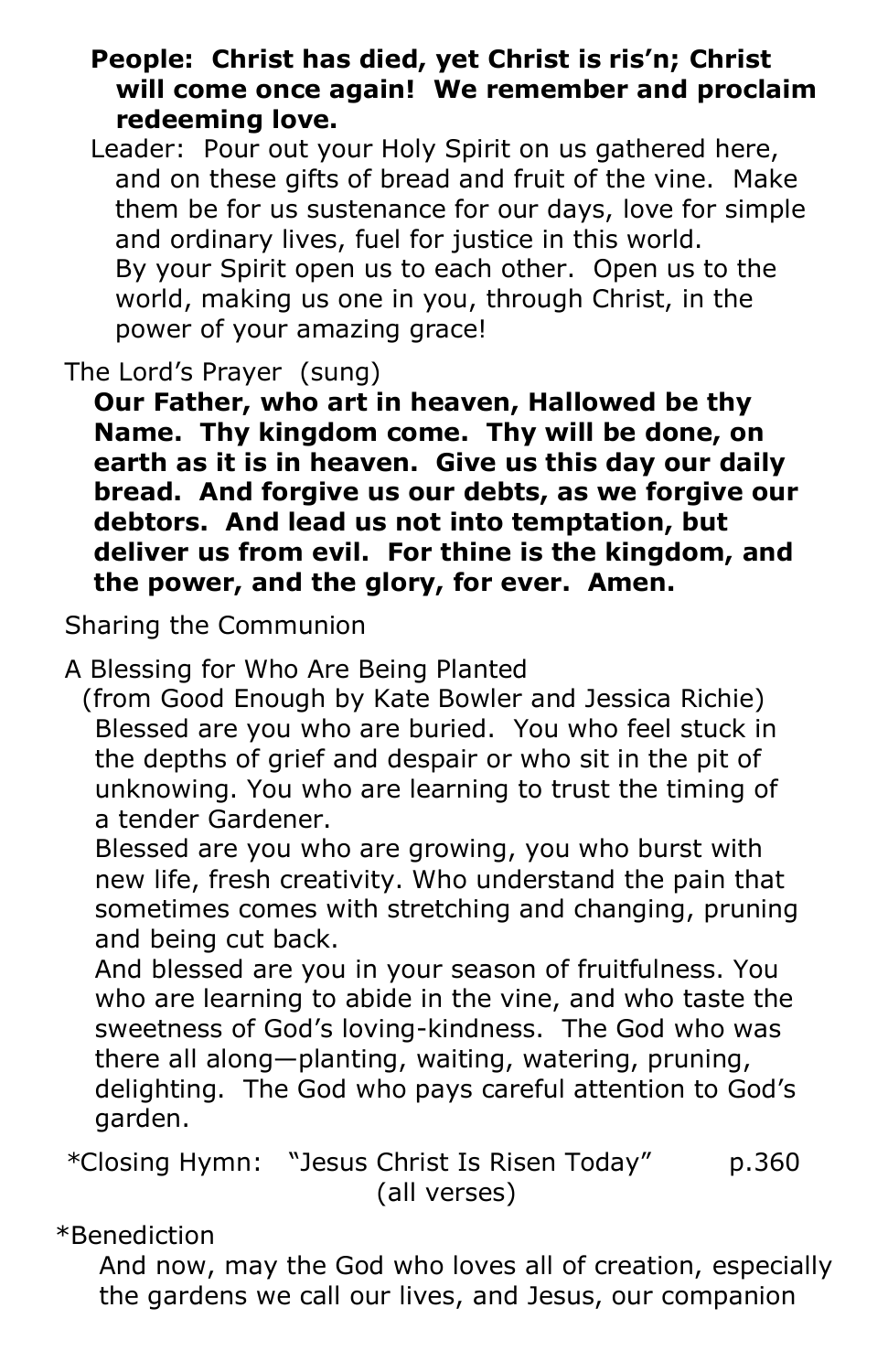along this crooked path called life, and the Holy Spirit, who loves to improvise in surprising ways, go with you, dwell among you, and give you joy. Amen.

\*Extinguishing of the Candles \*Postlude

**≈≈≈≈≈≈≈≈≈≈≈≈≈≈≈≈≈≈≈≈≈≈≈≈≈≈≈≈≈≈≈≈≈≈≈≈≈≈≈≈≈≈≈≈≈≈≈**

All liturgy and leader parts Marcia McFee

© [www.worshipdesignstudio.com/goodenough.](http://www.worshipdesignstudio.com/goodenough) Used and adapted with permission.

**TODAY'S ALTAR FLOWERS** are sponsored by Henry and MaryAnn Heil in honor of their daughter, Marianne Alliston's Birthday. **TODAY'S BULLETIN** is sponsored by Mr. and Mrs. Charles Brown in honor of their  $36<sup>th</sup>$  Wedding Anniversary.

**TODAY'S LITURGIST** is Millie Kohler.

**TODAY'S GREETERS** are members of our Consistory.

 RESTROOMS ARE AVAILABLE on the main floor of the Church and downstairs.

 We have Bulletin Magnifier Sheets if needed. They can be found on the sound system.

Loose Offering today will go into our Pastor's Discretionary Fund.

**Mask Wearing** - Consistory has agreed that individuals can make their own decision as to the wearing of masks during church services. If you find yourself testing positive for COVID, **please contact the church office** so we can alert others who may have been in contact with you during time spent at church. Thank you.

**Windows To The Future -** Running low on windows note cards? You're in luck because we are having a half-price Spring Sale. Five cards are now just \$5. They are available in the Upper Social Hall where you will also find the quilt auction entry box. Be sure to drop off your sealed bid for the quilt during April.

Are you considering joining Old Zionsville UCC? We will be having a **New Members' Class** on Sundays, May 8 and May 15 from 9-10 a.m. each day. On May 15, you will be received into membership at the 10:15 a.m. worship service. You can certainly sit in on the class just to review your knowledge of our church. Please speak with Pastor Lori for further details. We already have two folks signed up. Join in!

**GriefShare** – Join us on Wednesdays for our GriefShare sessions in the lower social hall at **6:30 p.m**. This group is open to anyone who wishes to explore the program and/or work to heal. You may join in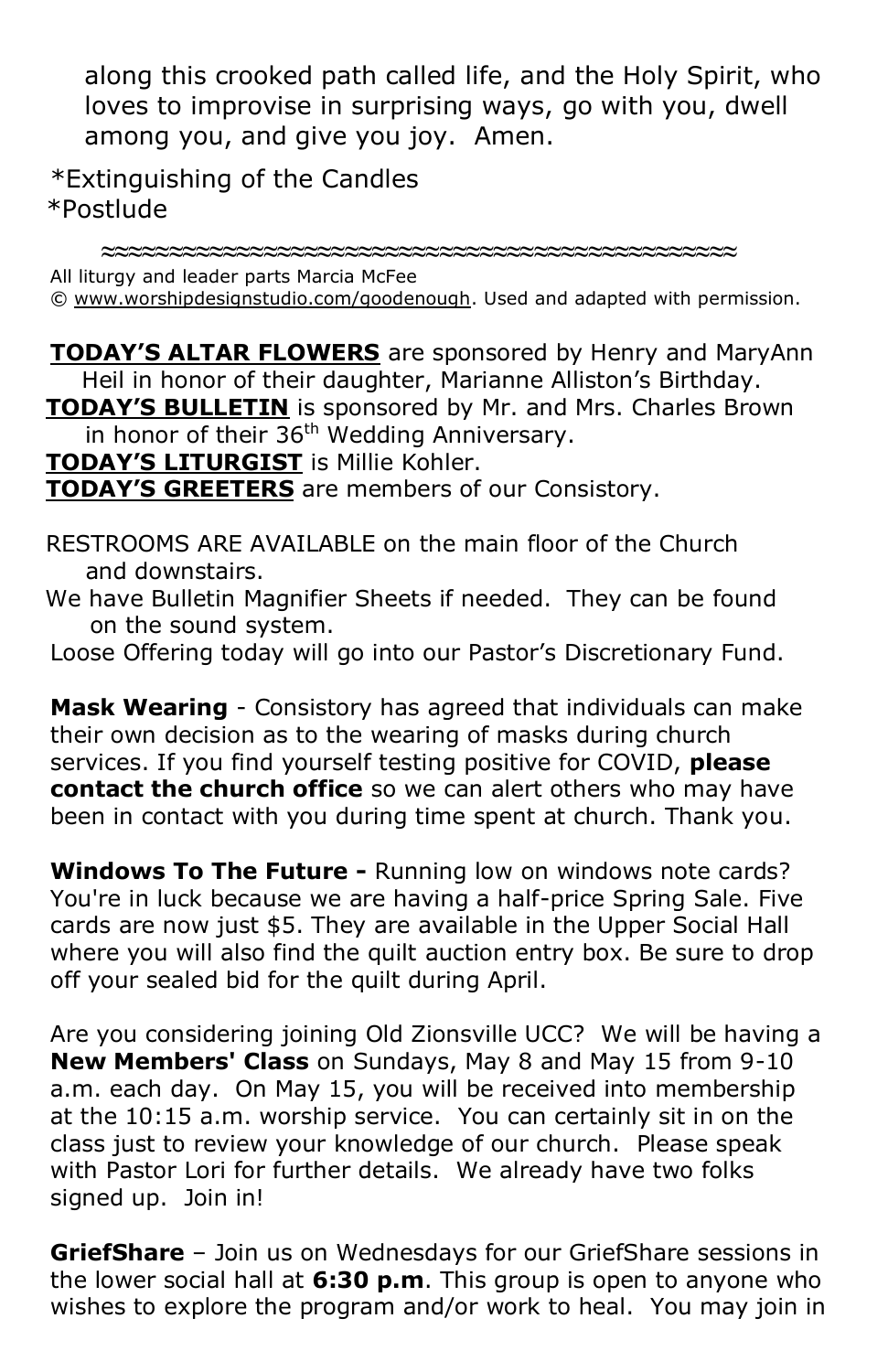anytime. We meet each Wednesday from 6:30 to 8:30 p.m. until June 1. There is no cost for the program but a suggested donation of \$15.00 (or whatever you can afford to pay) for the workbook. Please register with Pastor Lori, call or text at 610-393-3522.

Join us for April's **Lunch Bunch** on Friday, April 22nd at 12 noon at The Brass Rail, 3015 Lehigh Street, Allentown. Please RSVP no later than Monday, April  $18<sup>th</sup>$ . Everyone is invited attend this fun social. Please let Linda or Mark Weaver know if you are able to attend by email at [catofpa@ptd.net](mailto:catofpa@ptd.net) or [weavermj@ptd.net,](mailto:weavermj@ptd.net) call at 215-679- 7599 or let them know when you see them in church.

The next **Supper Club** social for all will be on Friday, May 6 at 6 p.m. at Hops Fogelsville Hotel. Please RSVP to Linda or Mark Weaver by Monday, May 2.

We are so fortunate to have beautiful **Altar Flowers** either silk or real each week. Thank you to everyone who contributes that gift to our worship experience. Each week after worship someone needs to remove the flowers from the altar and make sure they get to their sponsors or to another location based on the wishes of the giver. We have missed Darlene Schmeltzle in coordinating this part of our Altar Guild's ministry. Would you be willing to stay after worship for the Sundays of one month to help in this ministry? The instructions are easy to follow and you can certainly ask someone else to help if you need to be away. Thank you for prayerfully considering this ministry. Here is the list of current helpers we have. If you see an empty space, will you help us? Also, if you are on this list and would prefer to be removed, please let me know. Thanks in advance for your help in BEING THE CHURCH. Pastor Lori

| January: Open |                           | July:                | Open                     |
|---------------|---------------------------|----------------------|--------------------------|
|               | February: Cheryl Martucci | August: Open         |                          |
| March:        | Susan Jacobs              |                      | September: Diane Berger  |
| April:        | Open                      | October: Patti Mittl |                          |
| May:          | Brenda Shoemaker          |                      | November: Jane Bedell    |
| June:         | Brenda Shoemaker          |                      | December: Carolyn Rhoads |

#### **Prayer List**

Christoph Shirley Barbara & Leon Holly Rob Chris Jim Monica Casey Joe Connor Keith Shirley & Kelly Stephen Ukrainian People & all affected by the conflict Linda Molter Family Shaw Family Gehring Family Diane Martucci Family Bob Sylvester Davis Family Phyllis Arlene Ann Michael Donna Troy Greg Debbie Jeffrey Family of Hal Strobel Family Curtis Whitcomb Family Harrison Family